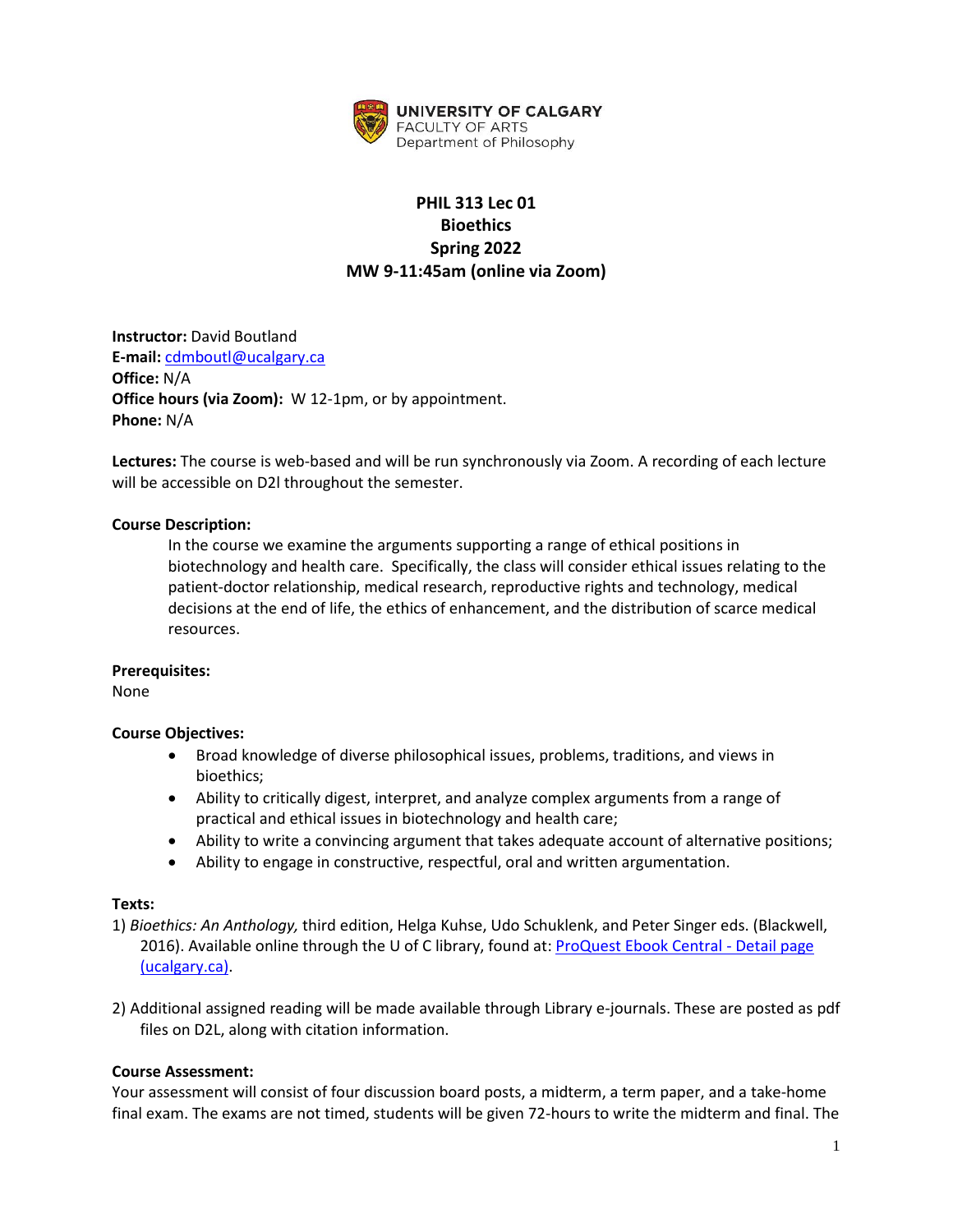paper will be on assigned topics from the readings. Writing and the grading thereof is a factor in the evaluation of your work for this course. For further explanation, see the University Calendar at [http://www.ucalgary.ca/pubs/calendar/current/e-2.html.](http://www.ucalgary.ca/pubs/calendar/current/e-2.html) There will NOT be a Registrar-scheduled final exam. There is no grade for participation, although students who regularly attend and participate in tutorial will be eligible for a 1% bonus.

| Weight | <b>Assignment</b>       | <b>Due dates</b>       |  |
|--------|-------------------------|------------------------|--|
| 20%    | <b>Discussion Board</b> | Weekly, starting May 9 |  |
| 25%    | Midterm                 | May 18-21              |  |
| 30%    | Paper                   | June 8                 |  |
| 25%    | <b>Take-home Final</b>  | June 15-18             |  |

Assignments are to be submitted at the beginning of class. Late work will be penalized one letter-grade step per day, unless there is a documented excuse such as illness or family emergency. For example, an A- paper will receive a B+ if submitted within 24 hours of the assignment deadline, and a B if submitted between 24 and 48 hours after the assignment deadline. Late assignments can be submitted by email but will not receive comments. A passing grade on any particular component of the course is not required for a pass in the course as a whole.

*Plagiarism* will not be tolerated. Any instance thereof – downloading papers from the Internet, copying or paraphrasing material from a book, web-site, or a fellow student – will be reported to the Faculty. Even copying one or two sentences constitutes plagiarism.

## Midterm (25%)

The midterm will be made available on Wednesday, May 18<sup>th</sup>. Students will be given 72 hours to complete the exam and submit it on D2l. Exams will consist of essay-style questions.

## Weekly Discussion Board Posts (4 x 5% = 20%)

Each week students will be given a discussion question related to the weekly topic and will be required to write a brief commentary, as well as a provide response to at least one other comment. Comments must be a minimum of 250 words, and responses must be a minimum 100 words.

## Paper (30%)

The paper is due on June 8<sup>th</sup>. Paper topics will be given well in advance of the due date. Papers are to be approximately 1500 words (around 5 pages). Your essay must be grammatically correct, with correct punctuation and spelling. Publication information must be provided for any source you use, in any commonly used format you prefer.

## Take-Home Final (25%)

The take-home final will be made available on the last day of class, Wednesday, June 15<sup>th</sup>. A hard copy of your final must be submitted to the course dropbox in the Philosophy department by 4 pm on Saturday, June 18<sup>th</sup>.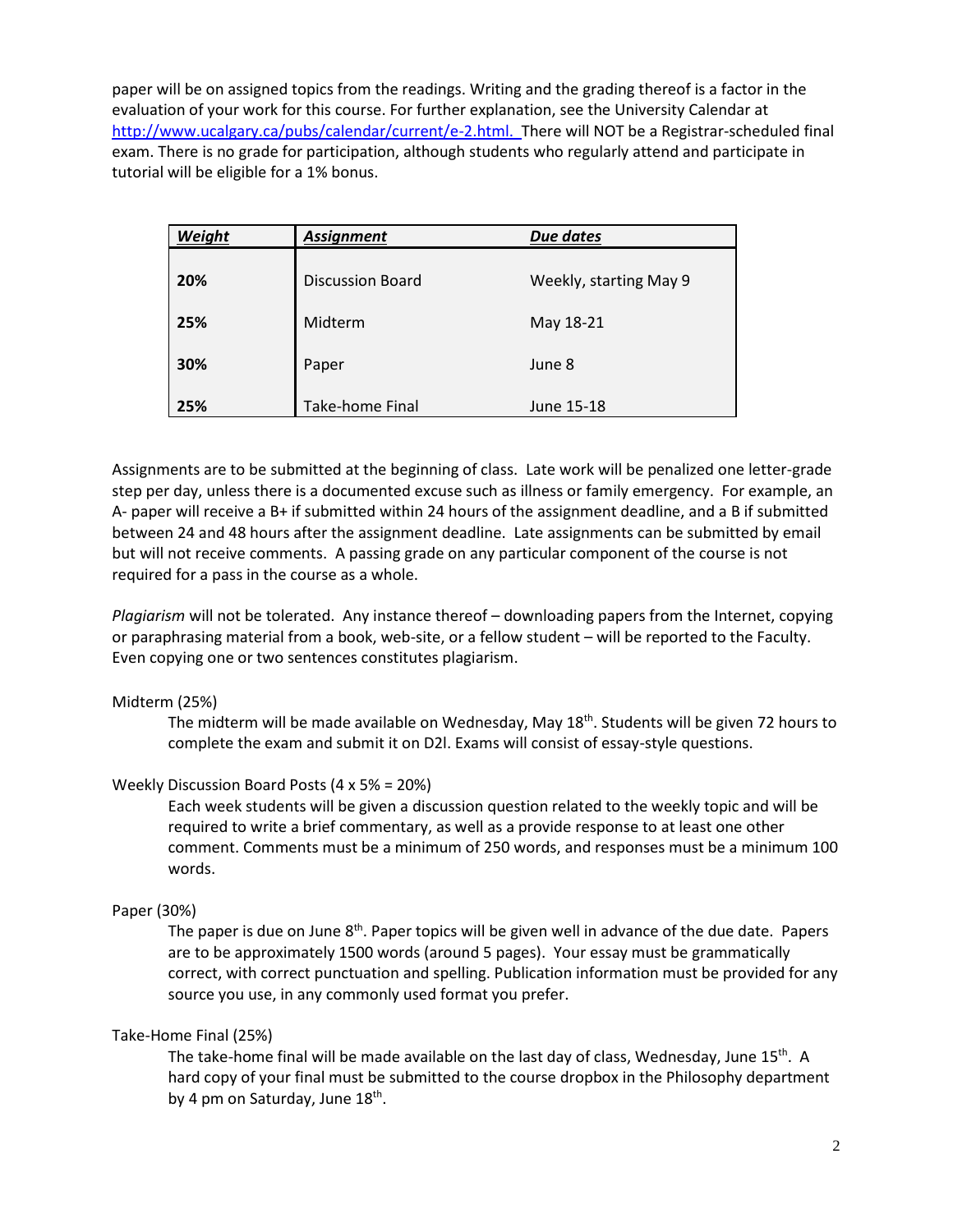Participation

Consistent attendance and participation in class is expected. Students that regularly attend and participate in class will be eligible for a 1% bonus on their final grade.

## Letter grades reflect the following standards, as outlined in the U of C calendar:

A: Excellent—superior performance, showing comprehensive understanding of subject matter.

B: Good — clearly above average performance with knowledge of subject matter generally complete. C: Satisfactory — basic understanding of the subject matter.

D: Minimal pass — marginal performance; generally insufficient preparation for subsequent courses in the same subject.

F: Fail — unsatisfactory performance or failure to meet course requirements.

The quality of writing will be a component in grading.

#### Grading scale:

| A+   | 97-100 | А | 93-96 | А- | 90-92 |
|------|--------|---|-------|----|-------|
| B+   | 87-89  | B | 83-86 | B- | 80-82 |
| $C+$ | 77-79  |   | 73-76 | C- | 70-72 |
| D+   | 67-69  | D | 60-66 |    |       |

F 59 and below

## **Important Dates:**

Start of Classes: May 4th End of Add/Drop Period: May 9<sup>th</sup> Recognized Holidays: May 23rd Last day to Withdraw: June 16<sup>th</sup> End of Classes: June 16<sup>th</sup> Final Exam Period: June 20<sup>th</sup> to 22<sup>nd</sup>

## **IMPORTANT DEPARTMENTAL, FACULTY AND UNIVERSITY INFORMATION**

## **Academic Accommodations**

It is the student's responsibility to request academic accommodations according to the University policies and procedures. The student accommodation policy can be found a[t ucalgary.ca/legal](http://www.ucalgary.ca/legal-services/sites/default/files/teams/1/Policies-Student-Accommodation-Policy.pdf)[services/sites/default/files/teams/1/Policies-Student-Accommodation-Policy.pdf.](http://www.ucalgary.ca/legal-services/sites/default/files/teams/1/Policies-Student-Accommodation-Policy.pdf)

Students needing an Accommodation because of a disability or medical condition should communicate this need to Student Accessibility Services in accordance with the Procedure for Accommodations for Students with Disabilities: [ucalgary.ca/legal-services/sites/default/files/teams/1/Policies-](https://www.ucalgary.ca/legal-services/sites/default/files/teams/1/Policies-Accommodation-for-Students-with-Disabilities-Procedure.pdf)[Accommodation-for-Students-with-Disabilities-Procedure.pdf.](https://www.ucalgary.ca/legal-services/sites/default/files/teams/1/Policies-Accommodation-for-Students-with-Disabilities-Procedure.pdf) Students needing an Accommodation in relation to their coursework or to fulfil requirements for a graduate degree, based on a protected ground other than disability, should communicate this need, preferably in writing, to their instructor.

## **Absence or Missed Course Assessments**

Students who are absent from class assessments (tests, participation activities, or other assignments) should inform their instructors as soon as possible. If the reason provided for the absence is acceptable, instructors may decide that any arrangements made can take forms other than make-up tests or assignments. For example, the weight of a missed grade may be added to another assignment or test.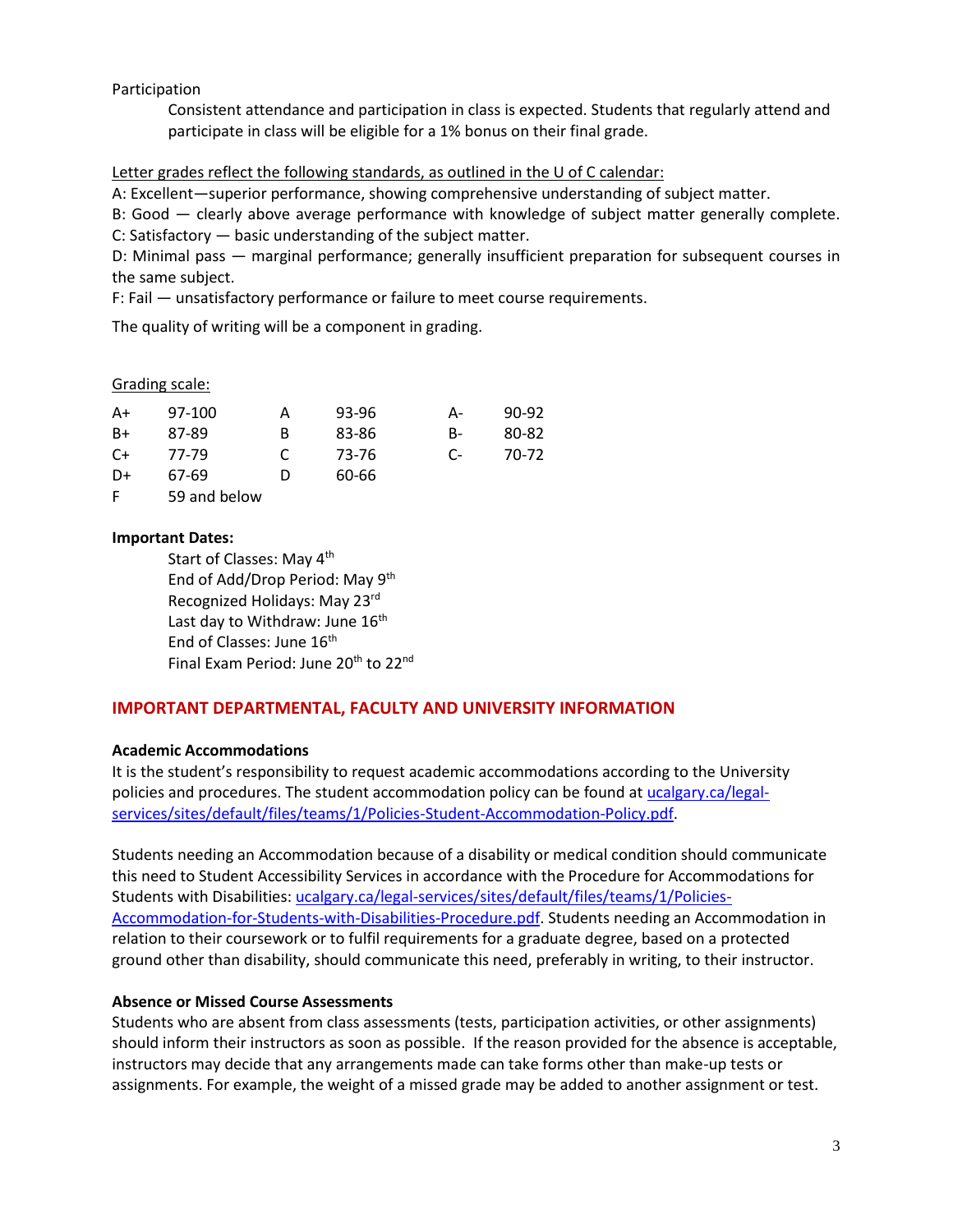## **Student Support and Resources**

Full details and information about the following resources can be found at [ucalgary.ca/current-students/student-services](https://www.ucalgary.ca/current-students/student-services)

- Wellness and Mental Health Resources
- Student Success Centre
- Student Ombuds Office
- Student Union (SU) Information
- Graduate Students' Association (GSA) Information
- Emergency Evacuation/Assembly Points
- Safewalk

# **Academic Advising**

If you are a student in the Faculty of Arts, you can speak to an academic advisor in the Arts Students' Centre about course planning, course selection, registration, program progression and more. Visit the Faculty of Arts website at [https://arts.ucalgary.ca/current](https://arts.ucalgary.ca/current-students/undergraduate/academic-advising)[students/undergraduate/academic-advising](https://arts.ucalgary.ca/current-students/undergraduate/academic-advising)

for contact details and information regarding common academic concerns.

For questions specific to the philosophy program, please visit [arts.ucalgary.ca/philosophy.](file:///C:/Users/btclarke/AppData/Local/Microsoft/Windows/INetCache/Content.Outlook/Q3DSKIFK/arts.ucalgary.ca/philosophy) Further academic guidance is available by contacting Jeremy Fantl (Undergraduate Program Director [jfantl@ucalgary.ca\)](mailto:jfantl@ucalgary.ca) or David Dick (Honours Advisor [dgdick@ucalgary.ca\)](mailto:dgdick@ucalgary.ca).

# **Writing Assessment and Support**

The assessment of all written assignments—and, to a lesser extent, written exam responses—is based in part on writing skills. This includes correctness (grammar, punctuation, sentence structure, etc.), as well as general clarity and organization. Research papers must include a thorough and accurate citation of sources. Students are also encouraged to use Writing Support Services for assistance. For more information, and other services offered by the Student Success Centre, please visit [ucalgary.ca/student](https://ucalgary.ca/student-services/student-success)[services/student-success.](https://ucalgary.ca/student-services/student-success)

# **Required Technology**

In order to successfully engage in their learning experiences at the University of Calgary, students taking online, remote, and blended courses are required to have reliable access to the following technology:

- A computer with a supported operating system, as well as the latest security, and malware updates;
- A current and updated web browser;
- Webcam (built-in or external);
- Microphone and speaker (built-in or external), or headset with microphone;
- Current antivirus and/or firewall software enabled;
- Broadband internet connection.

Most current laptops will have a built-in webcam, speaker and microphone.

# **Responsible Use of D2L**

Important information and communication about this course will be posted on D2L (Desire2Learn), UCalgary's online learning management system. Visit https://ucalgary.servicenow.com/it